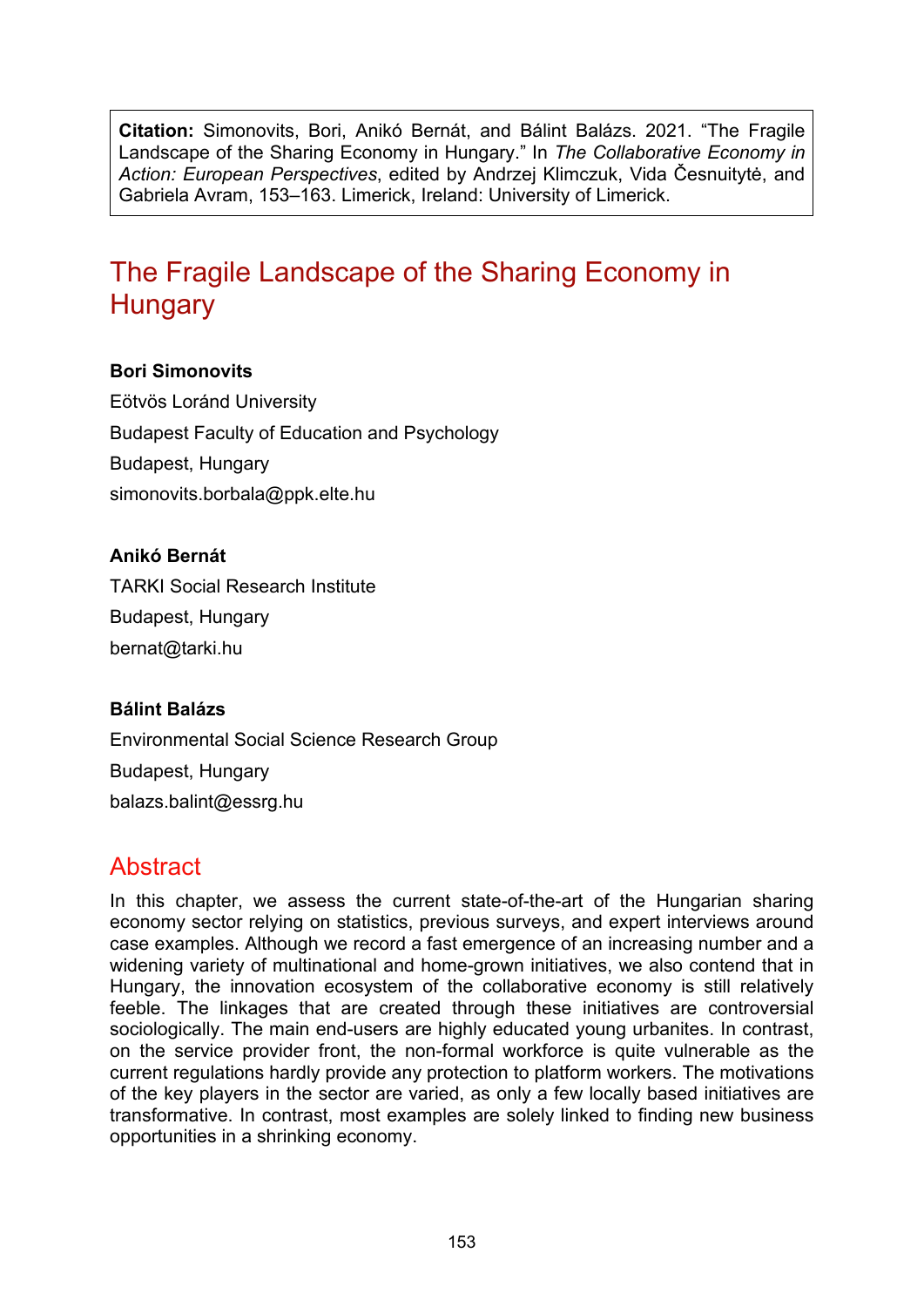**Keywords:** Sharing Economy, Collaborative Economy, Platform Economy, Social Innovation, Ride-Sharing, Short-Term Rental, Hungary, Global and Local Case **Examples** 

# **Introduction**

The leading global stakeholders in Hungary are Airbnb, Taxify (Bolt) and Wolt, and some home-grown businesses (businesses with decade-long history, such as Vatera or Jófogás, and start-ups, such as Miutcánk (Our Street, a neighbourhood sharing platform), Kaptár (Hive) or Door Office (co-working spaces) and Járókelő (Pedestrian, an online volunteer platform to report malfunctioning public services). These local actors are also part of the social innovation community in Hungary, including several grassroots. Even though sharing economy platforms are mushrooming in Hungary, there is only one special interest group, the Hungarian Sharing Economy Association [\(https://en.sharingeconomy.hu\)](https://en.sharingeconomy.hu/) that is operating since 2017, currently with thirteen members.

The development of the ecosystem around the collaborative economy is still relatively feeble in involving the public sector. There are specific examples that explicitly aim at top-down strategies and policies to meet bottom-up initiatives. The main customers or end-users of the sharing economy are highly educated urbanites, according to a nonrepresentative survey by the Hungarian Sharing Economy Association (2017) in Hungary. Their primary motivations are lower prices and easier access to goods and services that motivate the use of these platforms, whereas the survey identified online payment as a common hindrance. All other segments of the society are relatively under-informed about the sharing economy services; four out of five (81%) did not even hear about it. Whereas sustainability is often considered as a central motive in the collaborative economy, this is not explicit in the narratives dominated by how to rethink business in a shrinking economy.

A representative nationwide survey (based on the answers of circa 3500 Hungarian adults) carried out by Buda et al. (2020) aimed to assess the Hungarian population's attitudes towards various sharing economy services. According to the authors, around one-third (38.4%) of the Hungarian population is open to sharing economy services. In terms of social groups, the wealthier, metropolitan, family-oriented, more educated, and younger generations are more likely to be involved in sharing activities. The research also found a relationship between consumer attitudes and openness towards the sharing economy. Not surprisingly, risk-takers, those who have an active social life, those who are environmentally and health-conscious, and have a positive attitude toward digitalisation tend to use the sharing economy services more often than average.

According to the representative cross-country survey, Eurobarometer, conducted by the European Commission in 2016, 16% of the total Hungarian population participated in certain forms of the sharing economy. This is a bit higher than the participation rate of the Visegrád countries (Poland 15%, Slovakia 14%, and the Czech Republic 7%), but lower than in other neighbouring countries, such as Romania (20%) or Croatia (24%).

Another study on the landscape of the Hungarian sharing economy, the PwC report (Osztrovics et al. 2015), contends that the economic viability of sharing economy companies is quite fragile in the medium and long-term, after the intensive, typically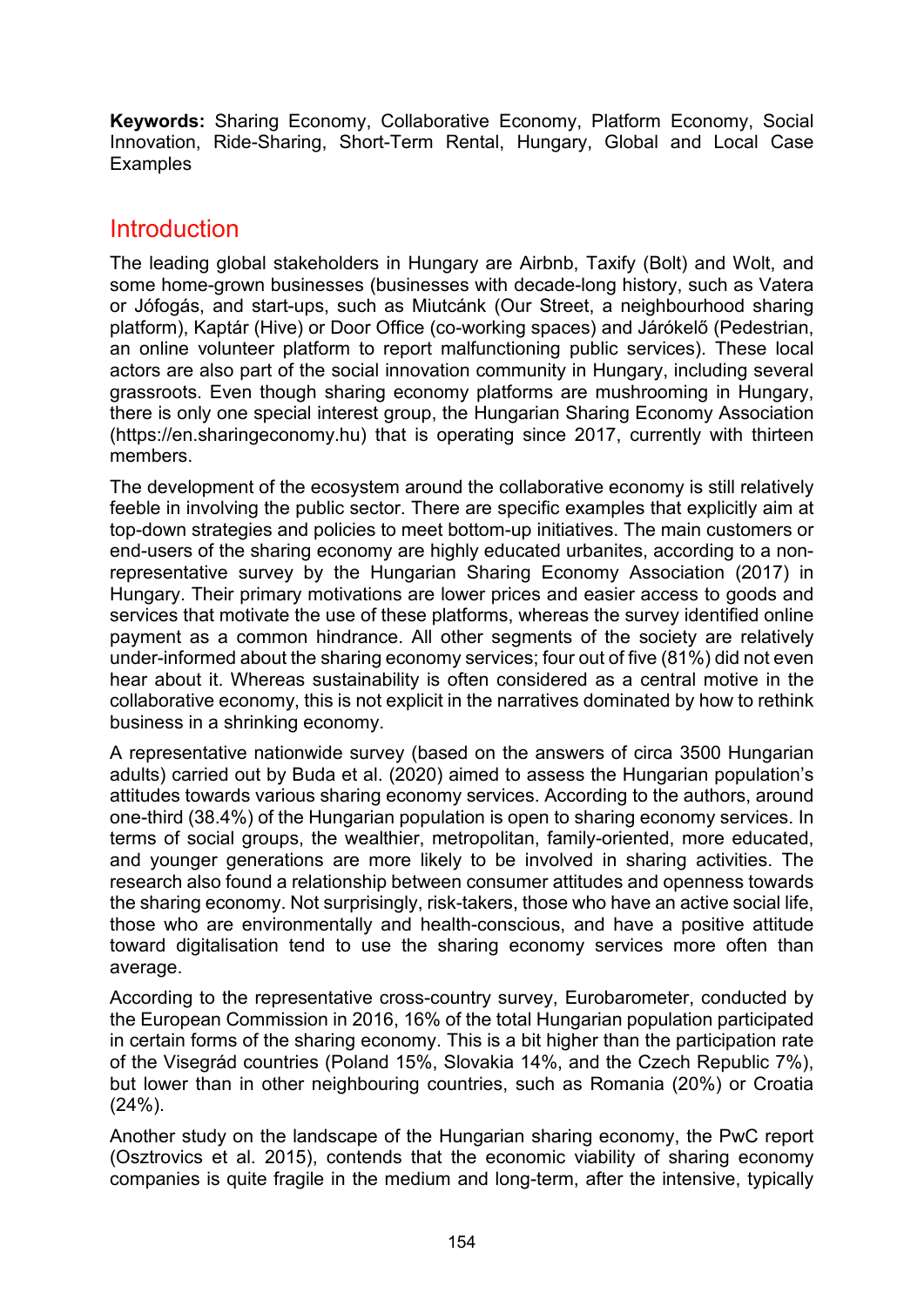venture capital-fuelled, market acquisition phase of their life cycle. The main expectations about the sharing economy are all closely related to the dominant strategies of mainstream market economics, for example, by reaching and acquiring new customers, boosting the loyalty of existing customers and establishing new revenue channels.

# **Definition**

Regarding definitions, not only a proper and widely accepted definition is lacking in the Hungarian public and professional discourse, but even a consensual Hungarian term that best describes the sharing or collaborative economy. Most often, the term "sharing economy" is used without translation, or in brackets, explaining the Hungarian term of "közösségi gazdaság" (i.e., "community economy"), as this is the preferred term by the Sharing Economy Association in Hungary [\(www.sharingeconomy.hu\)](https://www.sharingeconomy.hu/). Even the Hungarian Sharing Economy Association—does not invent or use a term in Hungarian and labelled itself partly in English and partly in Hungarian, as the "Sharing Economy Szövetség (Association)." Similarly, the term "megosztáson alapuló gazdaság" ("economy based on sharing") is widespread and refers to platform economy initiatives. Recent articles titled "Dilemmas of defining the sharing economy" and "The past five years of the sharing economy," both published in Hungarian, also struggle with finding a proper definition as well as with finding an appropriate Hungarian term (Dudás and Boros 2019; Szűts and Jinil 2020).

# Key Questions

As in many other European countries, the regulation of the sharing economy seems to be a re-emerging issue in Hungary as well. Social dialogue in general, even in the traditional economic sectors, is weak, and thus it is also missing from the various subsectors of the Hungarian sharing economy. The only umbrella organization in Hungary, named as Sharing Economy Association, is providing a common platform to the diverse range of Hungarian sharing economy actors in order to enhance social dialogue and shaping regulation. As of the end of 2019, they have only thirteen members so far, meaning that they do not fully cover the interests of organizations and platforms already operating in Hungary.

The lack of labour market protection of platform workers and sharing economy service provider individuals is among the most important consequences of the insufficient regulations. As a recent national report on Hungary states, "although trade unions are aware of some emerging issues, they have many different priorities and limited capacities to organize individual workers." Furthermore, it is also considered to be an issue related to regulatory issues that "platforms typically present themselves not as employers but as innovative, alternative enterprises, and they are mostly invisible in public" (Meszmann 2018: 6). Airbnb's example presented below describes the above concern the best.

Tourism and accommodation services have been among the most substantial economic sectors in Hungary; the number of accommodation services (or short-term rentals) in Budapest has had steady growth since 2011. A significant role in this recent development has been the arrival of Airbnb, concentrating into the inner city of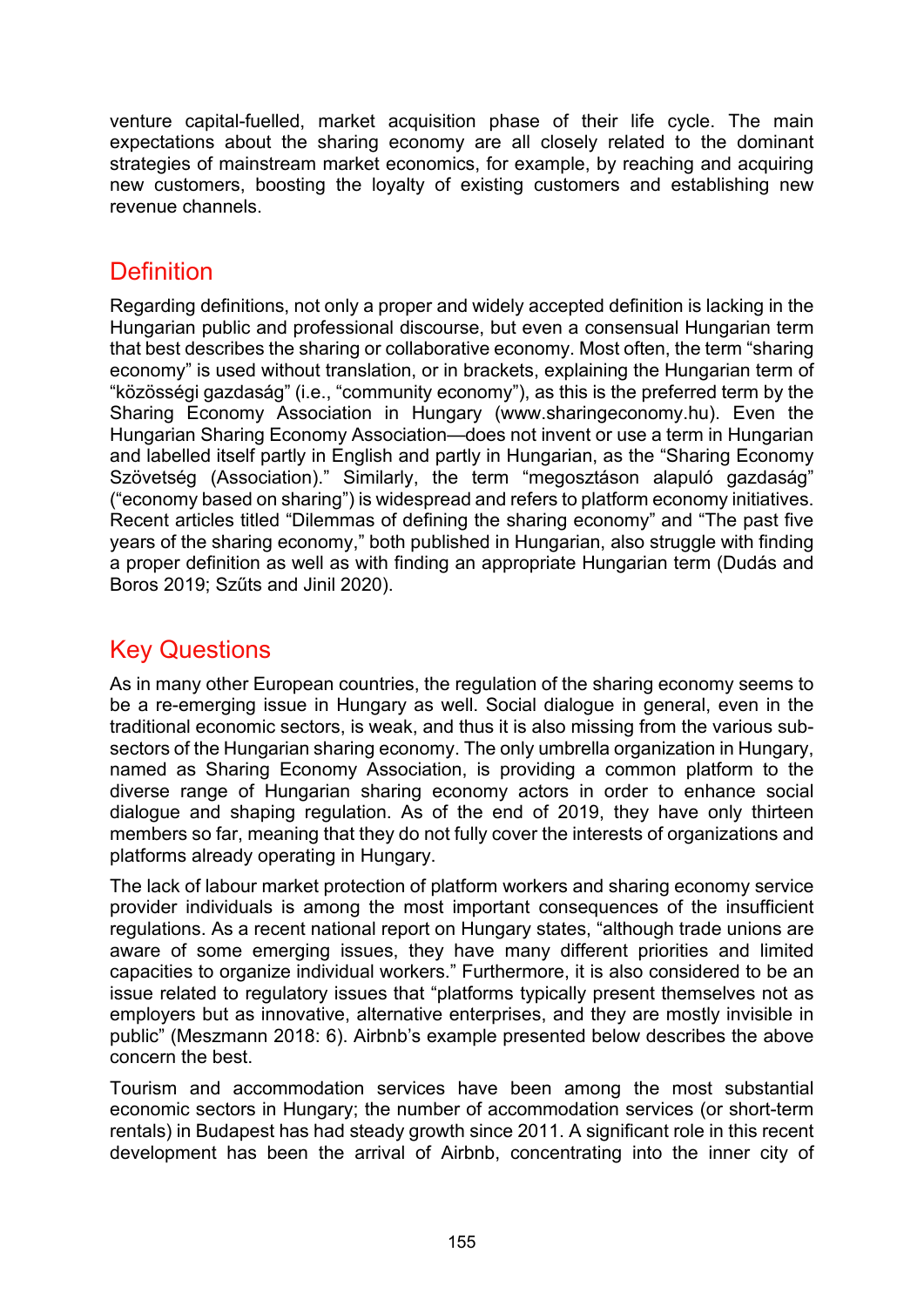Budapest. As of 2018, Airbnb listed more than 8,000 rental outlets (apartments or rooms) in Budapest, mostly in the inner city of Budapest.

Airbnb entered the landscape as an international company in Hungary, and it does not have a locally registered company in the country. It all seems that the market entry was smooth, as, in contrast to the local transport sector, there was no regulation addressing Airbnb to be registered in Hungary. "According to the current Hungarian regulation, it is only the real estate owners and renters who are responsible for complying with taxation rules and other regulations. At the same time, only local renters, other accommodation service providers establish contractual relationships with Airbnb headquarters. From its end, Airbnb generally requires users to fulfil local decrees and legislative requirements without specifying what these are. The general terms and conditions for entering into contractual relationships with Airbnb were provided only in English" (Meszmann 2018: 11).

# **Examples**

There is an increasing variety of home-grown examples from various areas (public services, transportation, food, neighbourhood sharing, tool-sharing, and a co-working space). The examples below are partly based on the short stories collected in the framework of COST Action. Moreover, under the framework of the research project, titled "Trust and Discrimination in the Sharing Economy" (see below, under "Research projects"), our research group carried out several expert interviews with the key stakeholder of the Hungarian sharing economy platform: namely with the co-founder of Oszkár.com, Hungarian owned ride-sharing platform, the co-founder of Miutcánk.hu (neighbourhood sharing) and Kaptár, a co-working space and the founder of Nekedterem (local food delivery initiative).

### Járókelő ("Passer-by," [https://jarokelo.hu\)](https://jarokelo.hu/)

It is an online volunteer platform for reports of malfunctioning public services in the city. Launched in 2012, Járókelő, a "fix my street" (or "letter to the mayor") type of application through which citizens can report malfunctioning public services in the city. It is a civic technology that holds power accountable and relies on twenty volunteers who transfer reports to the authority. Circa 50–100 reports per day grow up to an overwhelming level of engagement that averages 20,000 visitors per month. Reporting back from the administration can take 30 days, and luckily, instead of handling this as a complaining tool, municipalities started to consider it as an urban planning tool.

#### Oszkár (Oscar, www.oszkar.com)

Was established in 2007 by two university students whose primary goal was to create a sustainable and environment-friendly transportation solution for medium and longdistance travellers in Hungary. As of 2019, they have five full-time employees and 700 thousand—mostly Hungarian—users; recently, Oszkar.com has become the primary ride-sharing platform in Hungary. In the past ten years, they administered all together 3.2 million rides.

The idea of Oszkár is similar to the international BlaBlaCar, with certain specificities. The aim of the application is sharing rides, i.e., to make the search for travel mate easier, to increase the comfort of travelling, to reduce costs and last but not the least, to protect the environment. As a driver, one can post an offer in a few seconds, while as a passenger, one can search among the drivers' offers. As a passenger, one can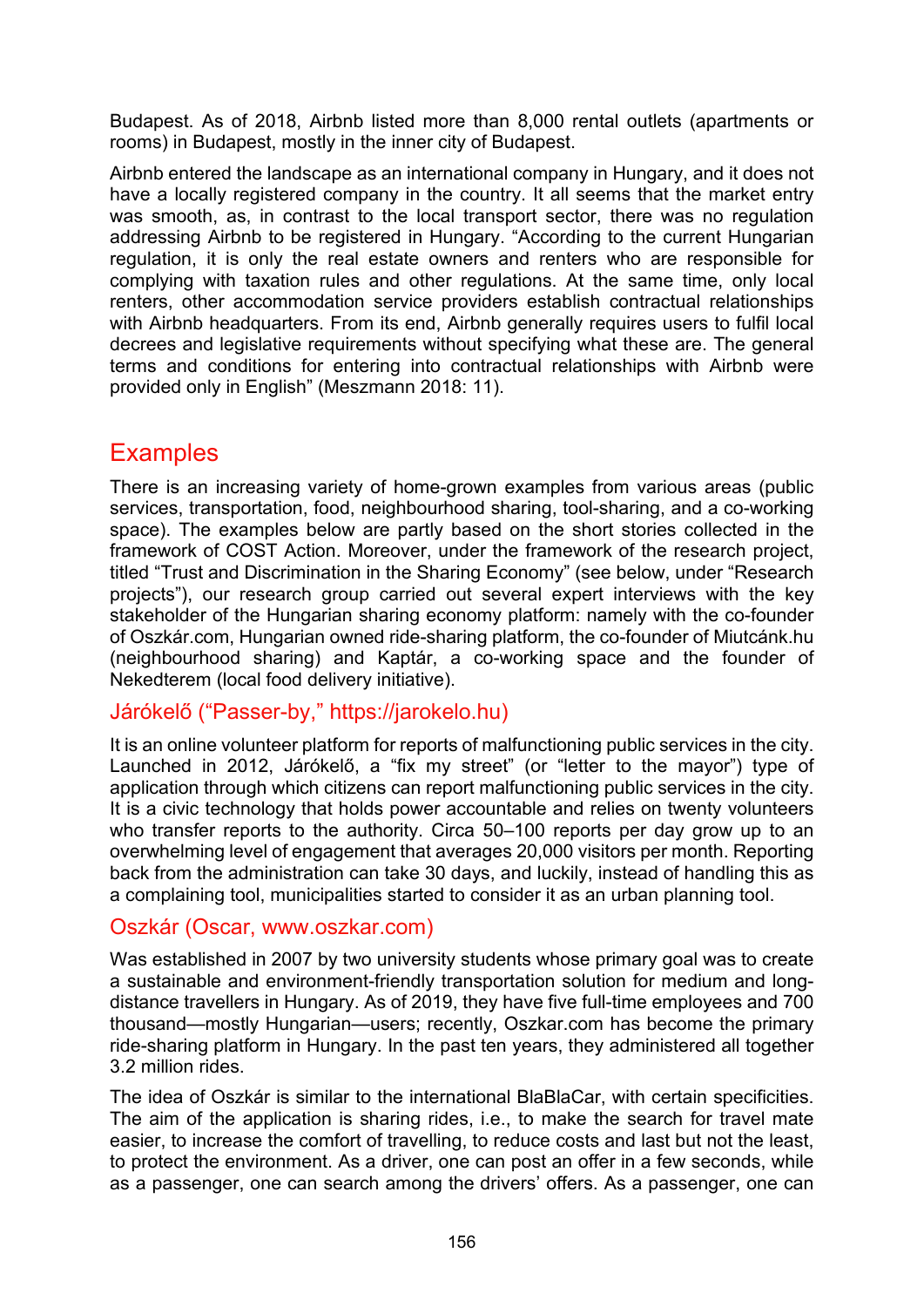also post offers; in this case, one will receive suitable offers by email. There is a twoway review system (which should be filled in after the ride) aiming at regulating how drivers and riders behave and make them more prone to be polite and to respect the regulations of the company. Drivers receive free stickers saying that the car is part of the Oszkar network. Specific drivers use Oszkár as a business, i.e., they use minivans to take passengers to popular destinations. Oszkár is considered to be one of the largest and most visible Hungarian sharing economy platforms. They are also a member of the Hungarian Sharing Economy Association.

### Nekedterem ("Grownforyou") and Youtyúk ("Yourhen")

Nekedterem was established in 2012, aiming at providing a personal, trustworthy service for customers who need healthy food from local Hungarian farmers. The basic idea was to establish a shortened "box-based" food chain, a "farm-to-table" homedelivery system in Budapest and its surroundings. The primary source of fruits and vegetables is a well-known cooperative, called [Élő Tisza](http://www.elotisza.hu/) [\(www.elotisza.hu\),](http://www.elotisza.hu/)) which is a flexible, loose network of producing, selling and quality control. Through this network, Nekedterem buys fruits and vegetables. They have their network of suppliers, as well. Lately, they also included more hand-made and home-made products, such as dairies and meat. With broadening the range of available products, they managed to reach higher turnover, as customers buy "larger boxes." Beyond the wide range of products, seasonal recipes and the introduction of the new farmers are also available on the website.

They work basically as a web shop, where after registration, the customers may pay with a credit card, bank transfer, or it is also possible to pay after the delivery. As of May 2019, they deliver boxes to approx. 300 addresses. Their yearly income was approx. 86 million HUF (280 thousand EUR), and it is estimated to be approx. 100 million HUF (322 thousand EUR) in 2019. Two full-time and one part-time staff work in their Budapest office, and six people work as deliverers and five people as packers. They deliver to Budapest and its surroundings twice a week. For more information on the platform, only available in Hungarian, see [https://nekedterem.hu.](https://nekedterem.hu/) Nekedterem is working together in close cooperation with Youtyúk [\(www.youtyuk.hu\)](https://www.youtyuk.hu/), which is a small platform-based "farm-to-table" shortened food chain system as well, focusing solely on the distribution of fresh farm eggs. As opposed to Nekedterem, Youtyúk does not deliver their products to homes, but customers may pick-up the ordered eggs in boxes through a flexible network of various local stores acting as pick-up points.

Summing up, the speciality of Nekedterem is the promotion of fresh, local, and handmade products; their target group is the health-conscious customers living in the capital. Besides, the platform also wants to help local production. As their products can be traced back, their customer service receives and answers questions, and they work with a money-back guarantee. The shortened food chain allows a more personal connection between producer and customer; this is their philosophy. Moreover, their customers may also meet producers, as they organize open days.

#### Miutcánk ("Ourstreet," https://miutcank.hu/hu)

Miutcánk is a Hungarian platform that tries to bring neighbours more closely to each other. The platform was established in 2014 by two Hungarian young men; the basic framework is similar to other international neighbourhood platforms, such as the international street bank (www.streetbank.com) or the Australian nextdoor (https://nextdoor.com). A platform is a safe place, built on privacy and trust, where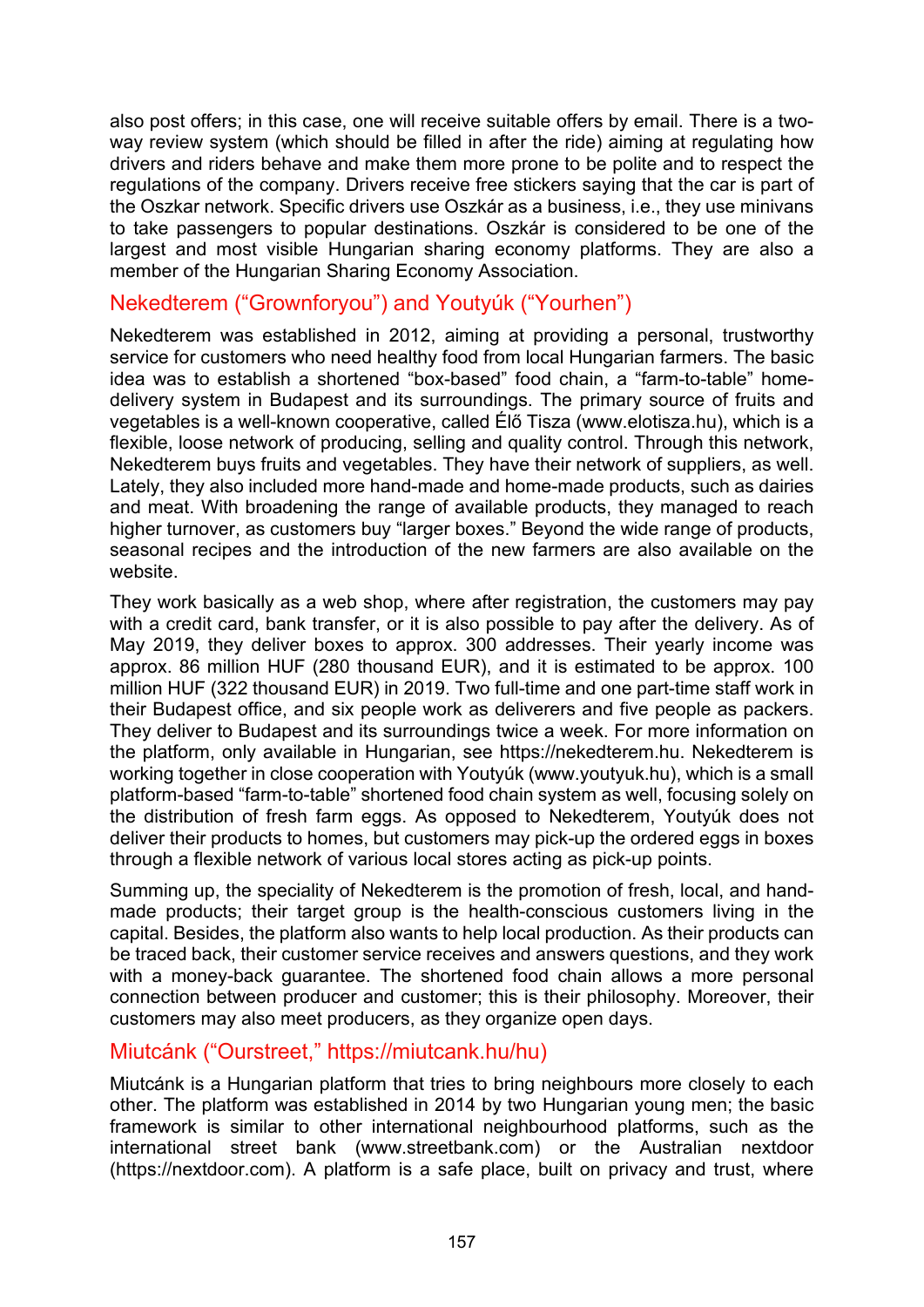people use their real names and upload their photos as well. The neighbourhood is defined as a "living within 10 minutes' walk." According to the founders, their primary motivation was the following: "We created a social website where people can connect with those who live next door. With the help of Miutcánk, new friendships, trustworthy neighbourhoods can rise, where the locals can ask for help and do favours, can find local solutions to their problems and can decrease wasting through sharing." In 2015, the founders won a Prize for Social Innovation, called Sozial Marie Prize; that was the point when they started to believe in their project. As of June 2019, Miutcánk has approx. 47 thousand users, two-thirds of them live in Budapest, and 90% of the activities on the platform are also based in Budapest. The aim is to reach 100 thousand users and to expand their geographical scope to Poland, where no such service in operation. They are members of the Budapest-based Sharing Economy Association, as they think joint lobbying activity is crucial within the unregulated Hungarian framework.

#### Kaptár ("Hive," <https://kaptarbudapest.hu/en/>)

Kaptár is the co-working space of freelancers in the heart of Budapest. Kaptár was founded in 2012 by a group of young professionals active in organizational development and business coaching. They worked as freelancers and worked from home offices and cafes but got tired of this and decided to create their own co-working office. Soon, they also got interested in how they could create a space that other freelancers could join, and the co-working office could function as a site for community development. Their motivation was to provide services for freelancers or, as they also call, "digital nomads" and to facilitate community building.

In terms of capacities and numbers, as of June 2019, they operate two co-working spaces in the centre of Budapest, providing working space for around 30–35 people in each office; meeting rooms are also available for their co-workers. Four full-time employees work in Kaptár, and one of the co-founders also takes intensively part in the daily operation.

The co-founders think of themselves as a for-profit enterprise with a strong community orientation. They see that many co-working offices provide only space for people to work there parallel to each other. What Kaptár intends to be different from most coworking offices is the community spirit. Community events are taking place every week in Kaptár. These include lunches and dinners, intercultural nights, sports programmes or just hanging outs. Kaptár sometimes organizes professional workshops on diverse topics upon the demands and requests of the co-workers, and they are also a member of the Hungarian Sharing Economy Association

#### Door Office (https://dooroffice.hu/en/)

The first co-worker community is in the making in Szeged, a large regional city in South-East Hungary, where the first co-working office opened in September 2018. The founders were driven by two equally important aims: providing an alternative for "classical" co-workers and emerging enterprises who have no office while facilitating the co-worker community towards self-sustainability.

One unique feature in this co-worker space is that the office itself is hosted by the Franciscan Order of the Catholic Church (in a 500-year-old church building that is the second-oldest building complex of its kind in Hungary). However, the office does not belong to the church, as it is a laic and independent for-profit business. The cooperation between an emerging sharing economy initiative and the church stems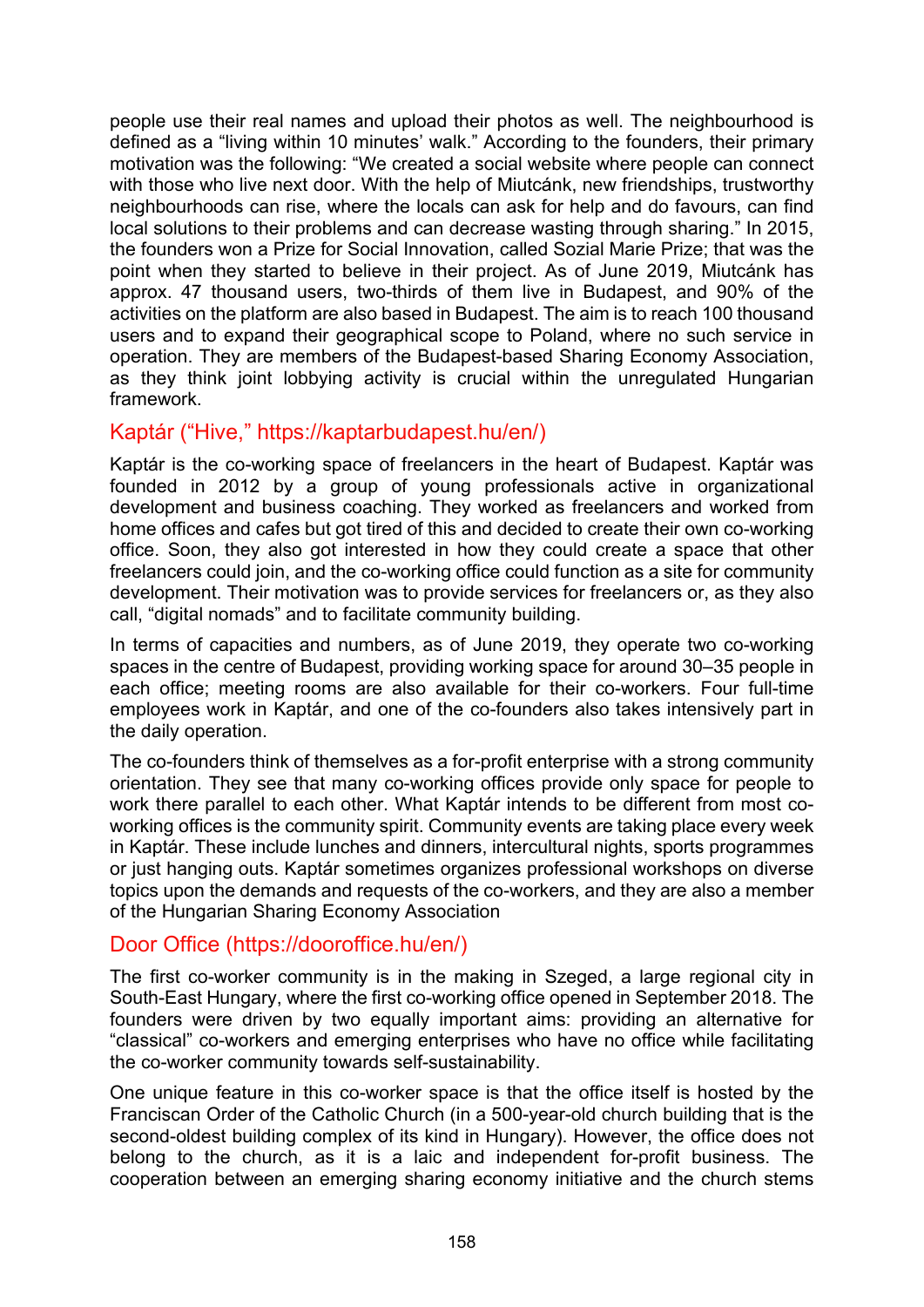from the lack of proper spaces to rent for a shared office in Szeged. Since one of the co-founders is an active member of the Franciscan community in Szeged, while the church is struggling with populating some of its empty properties, it seemed to be a perfect match. Moreover, community building is in focus both of the shared office and the church, adding one more prominent link to this cooperation. However, the shared office is open for all, regardless of religious or other beliefs. All the co-workers must respect the church rules as the office space is partly connected to it (the gallery of the church can be approached only through the shared office). The activities and daily life of the shared office and the church is also separated but has the potential in this model to utilise the power of the community and the assets that both parties can offer. Also, the founders of the co-working office are open to developing this pilot to a more extensive network of co-working spaces hosted by currently empty church properties to replicate this win-win model in more settings.

### Click for Work (clickforwork.hu)

[Click for work](http://sharingandcaring.eu/case-study/clickforwork.hu) went live in 2017 in Hungary; the platform acts as a matchmaker between those who lack time to fulfil small and simple tasks and can pay for it with those who have time for such work but need money. The platform connects individuals or companies that need urgent help with minor tasks, not requiring specialised training or skills. The main target group is that of middle school or university students (aged 16+) with capacities and readiness to earn money in their spare time. Typical tasks advertised range widely from gardening, through walking with the dog or small repairs in a household, to office work. Up until now, more than 500 tasks have been advertised, and three applicants per ad on average have been recorded.

Click for work is not a recruiter but acts as an intermediary by providing a platform to advertise tasks, search among ads, and also a private chat module for the advertiser and the applicant to negotiate the details of the mini job. The platform also requires ratings from both parties after the work has been completed.

The geographical scope of the platform is currently Budapest (Hungary), but the platform plans to expand both in Hungary (to other university cities) and in neighbouring countries.

#### Vedd bérbe: Lease It (veddberbe.hu)

The platform links a forum connecting lessor and lessees to organize transactions based on sharing more or less valuable tools, vehicles, other movable properties or almost any kind of services for rent or use (i.e., not for free). The platform offers its services to both businesses and individuals, and any of them can be a lessor or lessee; thus, all kinds of transactions can happen: B2B, B2C, C2B, and C2C. The platform categorises itself as a hybrid enterprise, not a full sharing economy initiative, as businesses can also use it. However, the underlying principles, such as sharing, as well as economic and environmental sustainability, links the initiative closely with the sharing economy. The platform itself does not own any leasable devices, tools, or vehicles, and it only offers a platform as a moderator or aggregator. It also provides combinations of services, i.e., matching leasable service elements that make up, for example, what is needed for a significant event or the renovation of an apartment. The platform started its operation in 2016 and is still in a growing phase, with the plan to rely on over 200 business lessors and 5000 products in 2019.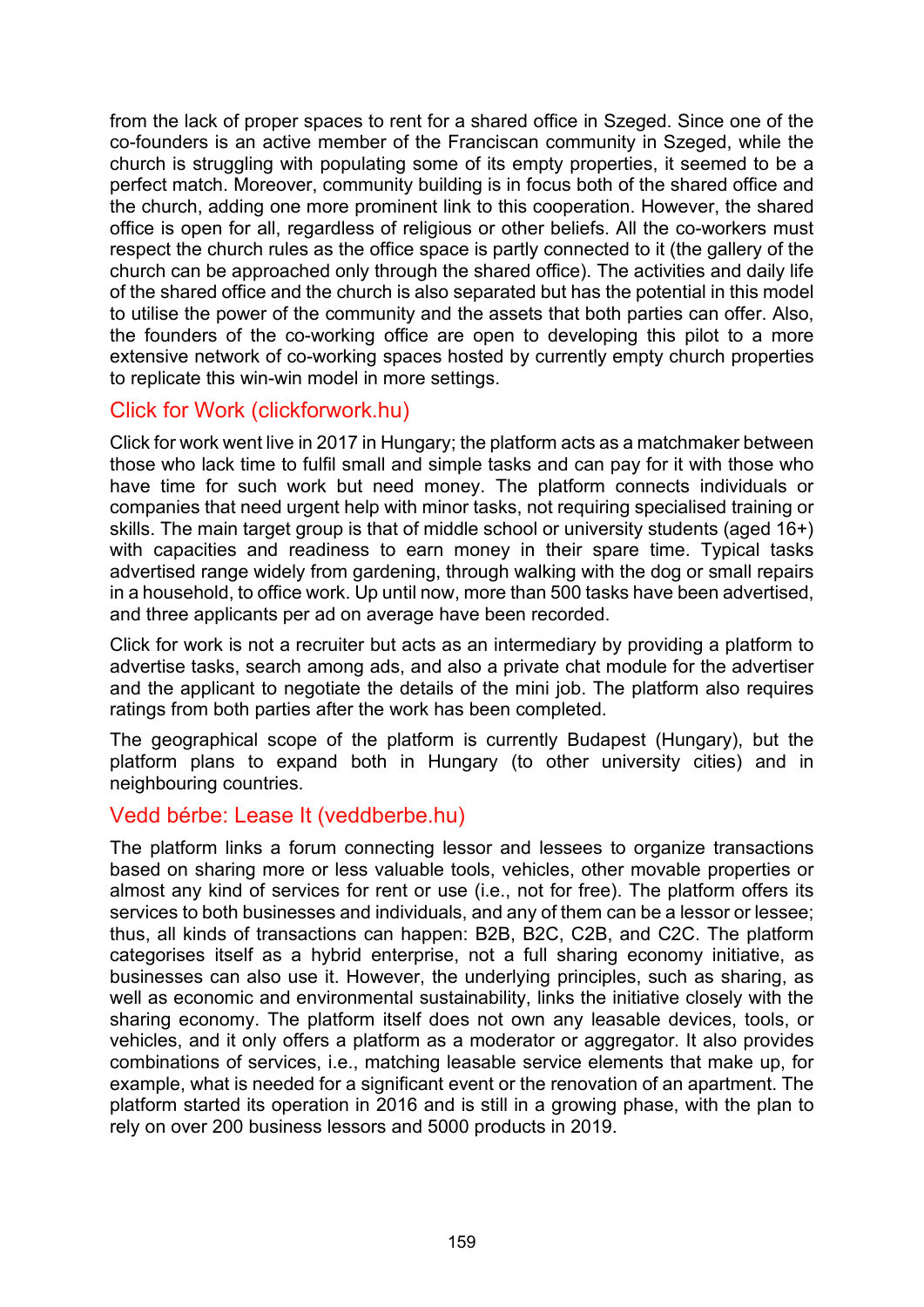Beyond these examples, Facebook Marketplace, and its Hungarian versions, most importantly Jófogás [\(www.jofogas.hu\)](https://www.jofogas.hu/) and Vatera [\(www.vatera.hu\)](https://www.vatera.hu/)), both of them are peer-to-peer online retail platforms are also important actors in the field.

# **Context**

The most significant change can be assessed in the local cab or ride-sharing transport, in recent years, in Hungary. There have been several transportations means and sectors in which the sharing economy developed recently. These are ranging from the municipal bike-sharing system (Budapest—MOL Bubi) through the rapid expansion of the private Lime electric scooters to various car-sharing platforms, such as MOL Limo that are used for short-distance rides within city or ride-sharing platforms Oszkar and BlaBlaCar that are used for long-distance rides across cities. As far as local transport is concerned, according to Szűts and Jinil (2020), Hungarians prefer ride-sharing to car-sharing, i.e., Hungarian car owners do not tend to lend their cars. They instead offer rides for others. This section will provide more details on the most critical development that happened in the local cab transport market, mainly in Budapest.

## Local Cab Transport: The Case of Uber and Taxify (Bolt)

Following its November 2014 launch, Uber had already 160,000 customers and 1,200 drivers by mid-2016, before it was banned in Hungary for the benefit of licensed taxi service. In ride-sharing, the main actors and platforms are Oszkar.com specified in long-distance ride-sharing, BlaBlaCar.com and, most recently, Taxify.eu, recently renamed as Bolt ([https://bolt.eu/hu/\)](https://bolt.eu/hu/)) at city level rides. According to Meszmann (2018), the publicly available information on company annual reports of 2016 and 2017 indicates a significant growth: whereas in 2016 the company employed four office staff, it increased to ten in 2017. The total revenue has increased by fivefold within a year: in 2016, it was 32.66 million HUF (approx. 100 thousand EUR) which increased to 166,8 million HUF approx. 500 thousand EUR) in 2017. As Meszmann argues, "in contrast to other transport organizing companies, instead of collecting membership fees Taxify (Bolt) automatically took in an average of 20% of the paid service. Media reports suggested that the platform company was actively recruiting Uber drivers. By April 2017, there were 200 cars in Budapest under the Taxify banner" (Meszmann 2018: 13).

# **Developments**

Besides ride-sharing and shared transportation, another field that showed remarkable development is the food delivery market. The home-grown application (which is now owned by foreign investors) NetPincér (NetWaiter, see at www.netpincer.hu) has dominated since its foundation in the past decade. Competitors tried to enter this market but often failed and left, such as the international brand Deliveroo. However, in 2019, Wolt seems to gain a significant role in the bike and scooter delivery market along, where only NetPincérGo, the biker delivery subsection of NetPincér, has been dominant in this market. At the beginning of this new trend, it is too early to project the outcome of this competition, but experts suggest that Wolt can be a real rival to NetPincérGo for longer than the previous candidates.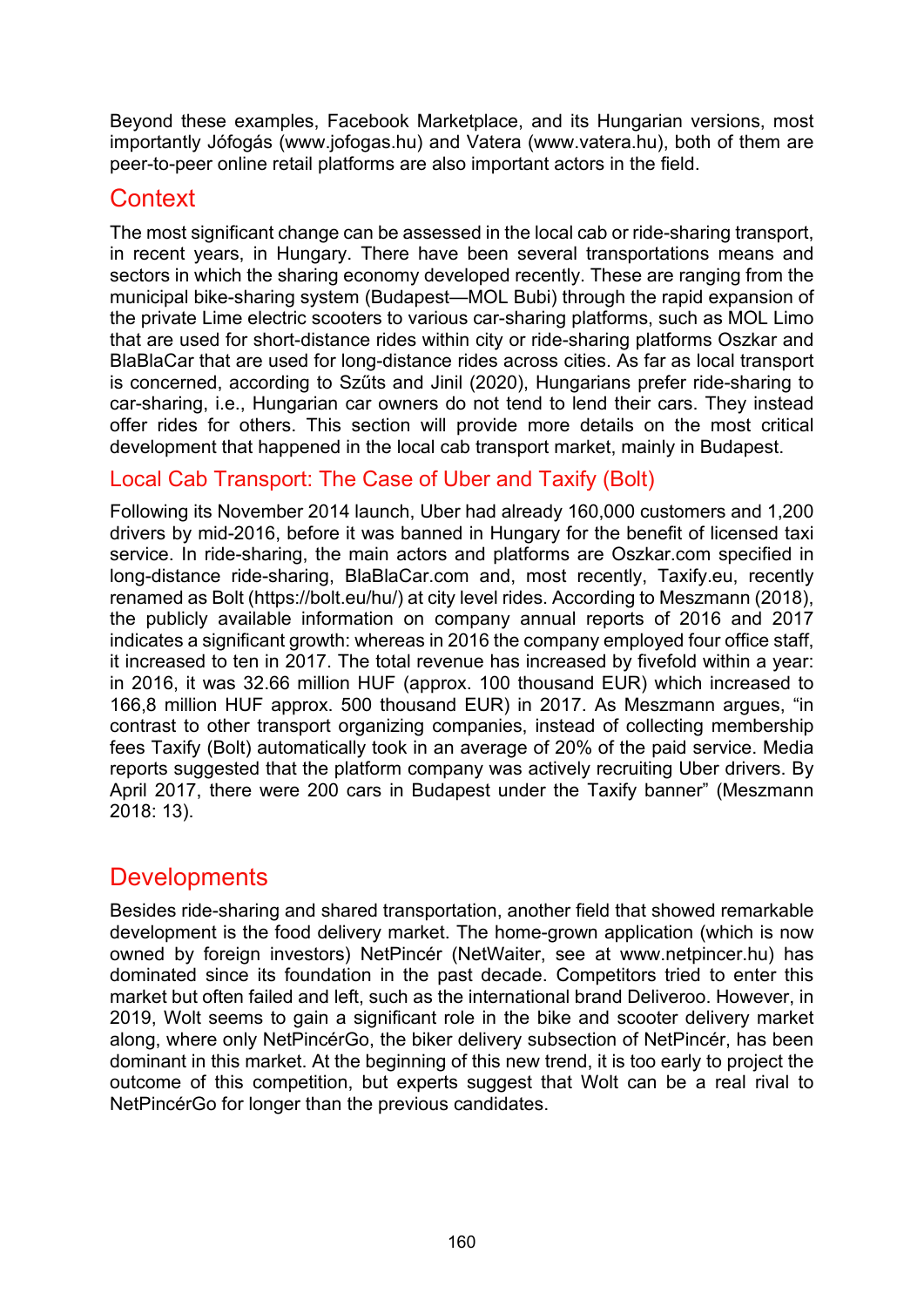### **Issues**

In transportation, similarly to other European cities, the tension between Uber and traditional cab or taxi companies ended with the triumph of the taxi companies. In summer 2016, taxi companies blockaded one of the main squares of Budapest, and several Uber drivers were and insulted physically. As a result of this enormous social and political conflict, Uber was forced by a dedicated regulation (accepted by the Hungarian Parliament on June 13, 2016) to leave the Hungarian market in summer 2016 due to the lobbying of transportation and taxi associations that represented the interest of its members.

After Uber was crowded out from Hungary, a hybrid type of car-sharing was introduced, lowering administrative burdens, and focusing on the environmental aspects by using (partly) electric vehicles. As a result, GreenGo was launched in 2016, and MOL Limo was launched in 2018; both of them are company-owned and based on their operation on online platforms.

# Other Major Players

Only one significant lobbying group operates in Hungary to promote the development of the sharing economy in Hungary. The Hungarian Sharing Economy Association [\(www.sharingeconomy.hu](https://www.sharingeconomy.hu/)) was established in March 2017. The central vision of the Association is as follows: with the joint representation of their members, as well as exploiting the potential of sharing, it helps all the players in the economy to operate efficiently and sustainably. They are looking forward to the application of any company that works in the spirit of sharing economy and wants to participate in its promotion.

Their activities can be summarised in the following three areas (source: [www.sharingeconomy.hu/?lang=en\)](https://www.sharingeconomy.hu/?lang=en):

- Support: "We help to create a general framework for the functioning of the community economy representing the interest of businesses and consumers in every possible forum."
- Finding answers: "We support to deepen of the knowledge about the community economy and promote the aspirations of enterprises operating in the spirit of sharing economy."
- Shaping regulation: "Our members agree to promote the development of legal guidelines and tax regulations that are tailored to the functioning of community economic models and are ideal for all stakeholders."

The Hungarian sharing economy sector is often shaped by actors who represent and lobby for the mainstream, traditional stakeholders and companies of those sectors that are influenced by new sharing economy businesses the most. In tourism, the emergence of Airbnb, the extension of Booking.com towards apartments and other short-term rental platforms that entered that market dominated for long by hotels, B&Bs, pensions triggered a response from the traditional businesses. They immediately stood up for their interest and started lobbying through various tourism and hospitality associations to limit the activity and the development of Airbnbs and other STMs in Hungary, especially in Budapest.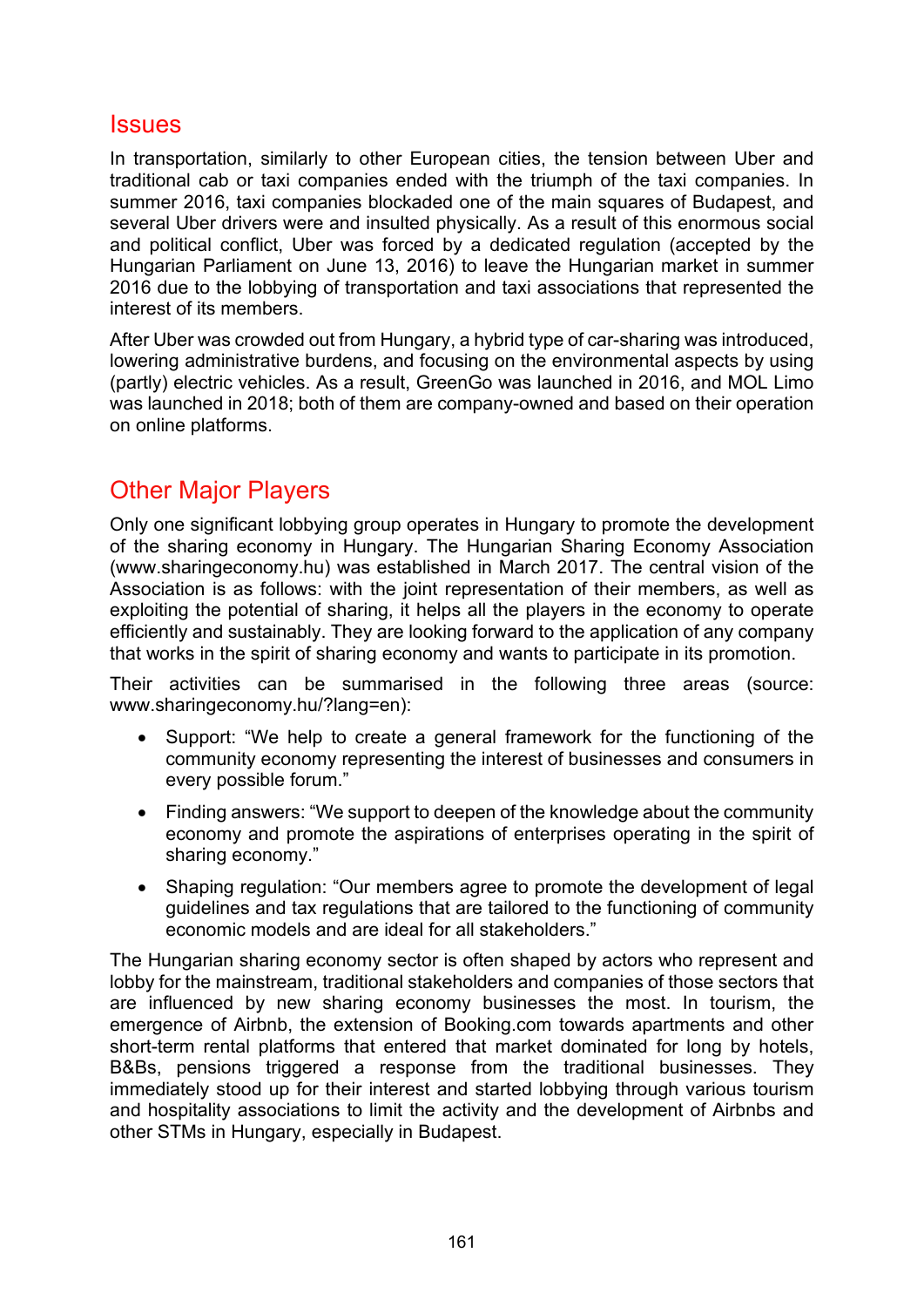# Future Directions of Research

Among others, there is a three-year-long research project titled "Trust and Discrimination in the Sharing Economy: With a Special Focus on Collaborative Consumption Platforms." Principal investigator: Borbála Simonovits, PhD. Financed by: Young Researcher's Grant by the National Research, Development, and Innovation Fund (FK 127978). Implementation period**:** From December 1st, 2018, to November 30, 2021. Further information:<https://ippi.ppk.elte.hu/en/research>

There are also several research groups with the involvement of Hungary and Hungarian researchers that are preparing co-authored book chapters and journal papers within the Sharing and Caring COST Action. These cover a wide range of topics, such as the scaling of collaborative initiatives, the role of social media in collaborative actions, the investigation of bike-sharing systems operating in various European cities or the emergence of solidarity or care economy in times of crises.

### **Summary**

The Hungarian sharing or collaborative economy has been flourishing in the past years, as demonstrated by an increasing number and widening variety of both multinational and home-grown initiatives and platforms. Regulatory instabilities, for example, when Uber was forced to leave Hungary, makes this emerging trend somewhat fragile. The main sharing economy actor is Airbnb. Also, there is a wide range of remarkable and sustainable small to mid-sized home-grown platforms and initiatives in transportation, food delivery, local food production and connecting ethical purchasing groups or in the office industry. Regulations have been unable to follow the developments and reacting correctly to its emerging issues. Therefore, the sector cannot protect platform workers' rights, and this makes the employees and non-formal workforce more vulnerable.

## References

- Buda, G., Pethes, B., and Lehota, J. (2019). Dominant Consumer Attitudes in the Sharing Economy: A Representative Study in Hungary. *Resources* 9(1).
- Dudás, G. és Boros, L. (2019). A közösségi gazdaság (sharing economy) definiálásának dilemmái, (Dilemmas of defining sharing economy) *Tér és Társadalom*, 33(1), 107–130. [https://doi.org/10.17649/TET.33.1.3058.](https://doi.org/10.17649/TET.33.1.3058)
- European Commission (2016). *The Use of Collaborative Platforms, Flash Eurobarometer 438*.
- *Hungarian Sharing Economy Association* (*Sharing Economy Szövetség*). [www.sharingeconomy.hu](https://www.sharingeconomy.hu/)
- Kay Smith, M., Egedy, T., Csizmady, A., Jancsik, A., Olt G., Michalkó, G. (2018). Nonplanning and tourism consumption in Budapest's inner city, *Tourism Geographies*, 20:3, 524–548, https://doi.org[/10.1080/14616688.2017.1387809](https://doi.org/10.1080/14616688.2017.1387809)
- Kay Smith, M., Pinke Sziva, I., Olt, G. (2019). Overtourism and Resident Resistance in Budapest, *Tourism Planning and Development*, 16:4, 376–392, https://doi.org[/10.1080/21568316.2019.1595705](https://doi.org/10.1080/21568316.2019.1595705)